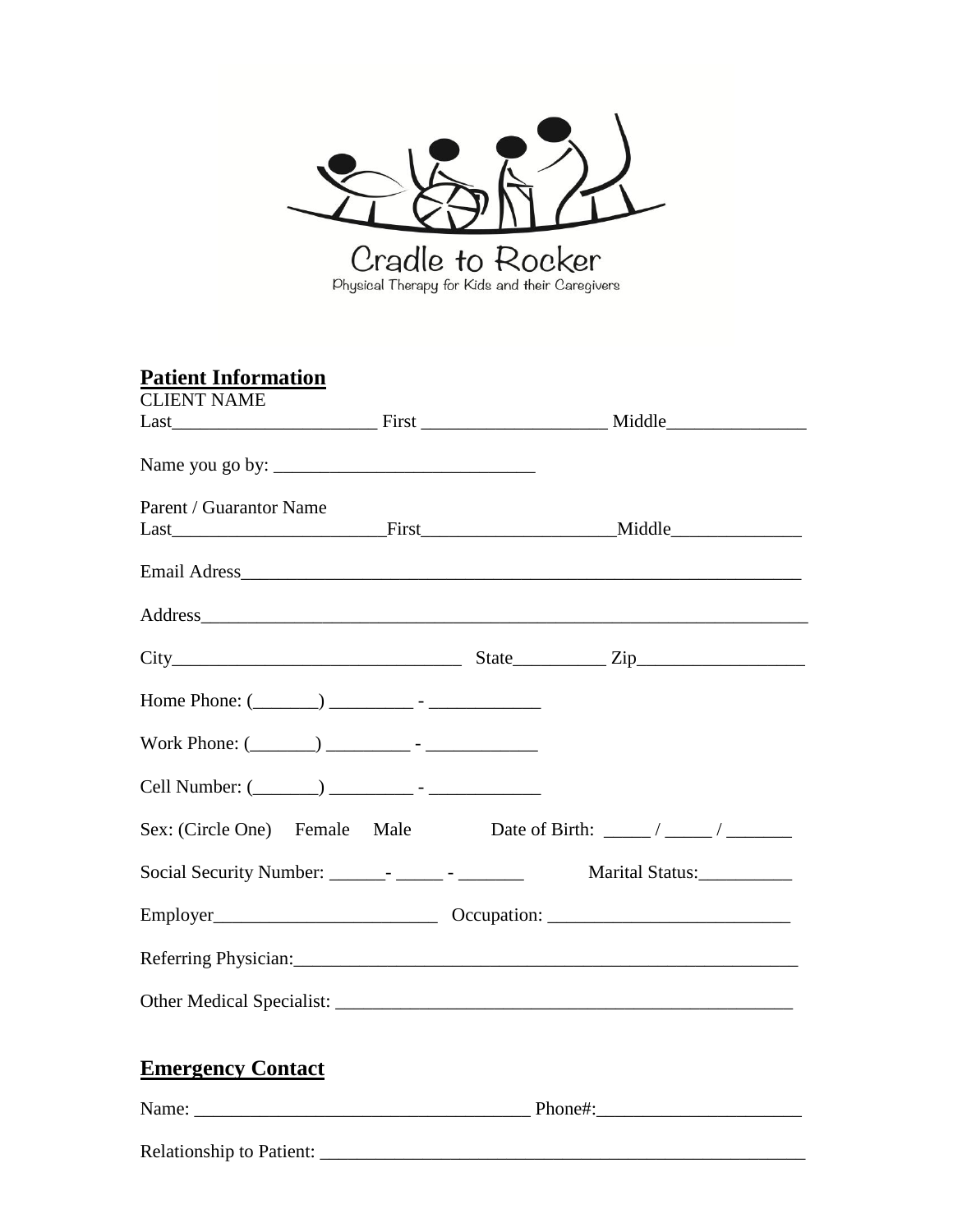## **History of Injury / Illness / Disability**

Explain reason for today's visit **-** Goals - please describe why you are bringing your child / yourself for therapy and what you would like to have happen.

\_\_\_\_\_\_\_\_\_\_\_\_\_\_\_\_\_\_\_\_\_\_\_\_\_\_\_\_\_\_\_\_\_\_\_\_\_\_\_\_\_\_\_\_\_\_\_\_\_\_\_\_\_\_\_\_\_\_\_\_\_\_\_\_\_\_\_\_\_\_\_\_

| <b>Specialists (Name and</b>                                                                                                                                                                                                                                                                                                                                                                                                                                                                                                         |
|--------------------------------------------------------------------------------------------------------------------------------------------------------------------------------------------------------------------------------------------------------------------------------------------------------------------------------------------------------------------------------------------------------------------------------------------------------------------------------------------------------------------------------------|
|                                                                                                                                                                                                                                                                                                                                                                                                                                                                                                                                      |
| <b>Family Information:</b>                                                                                                                                                                                                                                                                                                                                                                                                                                                                                                           |
| <b>Pertinent Medical History:</b><br>__ Birth complications<br>Weeks gestation:<br>Delivery: _____ vaginal ____ forceps ____ c-section ____ vacuum extraction<br>Postpartum complications? __ No __Yes<br>NICU ___ No _____ Yes _______________________ Length of stay<br>Ventilator ___No ____Yes ____________How long?<br>Biological child / birth order _______ Fertility Issues ________________________                                                                                                                         |
| Adopted___ Foster Child ___ (attach custody / DHR papers)<br><b>Pertinent Medical Issues / Procedures:</b><br>Chronic ear infections<br><b>Example 1</b> Ear tubes<br>__ Childhood illnesses (measles, mumps, chicken pox)<br>__ Frequent strep throat ______ Tonsillectomy _____ Adenoidectomy<br>ER visits<br>___ Overnight hospitalizations<br>__ Surgeries<br>__ Previous orthopedic injuries<br>Genetic disorder<br>Seizures<br><b>Behavioral problems</b><br>Restrictive diet<br>_Hearing problems<br>Vision problems<br>Other |
| <b>Hand Dominance:</b><br><b>Right</b><br>Left<br>Not sure<br><b>Equipment/orthotics:</b>                                                                                                                                                                                                                                                                                                                                                                                                                                            |

**Other services received (Early Intervention, PT, OT, SP, BSC, TSS, etc.):** 

**\_\_\_\_\_\_\_\_\_\_\_\_\_\_\_\_\_\_\_\_\_\_\_\_\_\_\_\_\_\_\_\_\_\_\_\_\_\_\_\_\_\_\_\_\_\_\_\_\_\_\_\_\_\_\_\_\_\_\_\_\_\_\_\_\_\_\_\_**